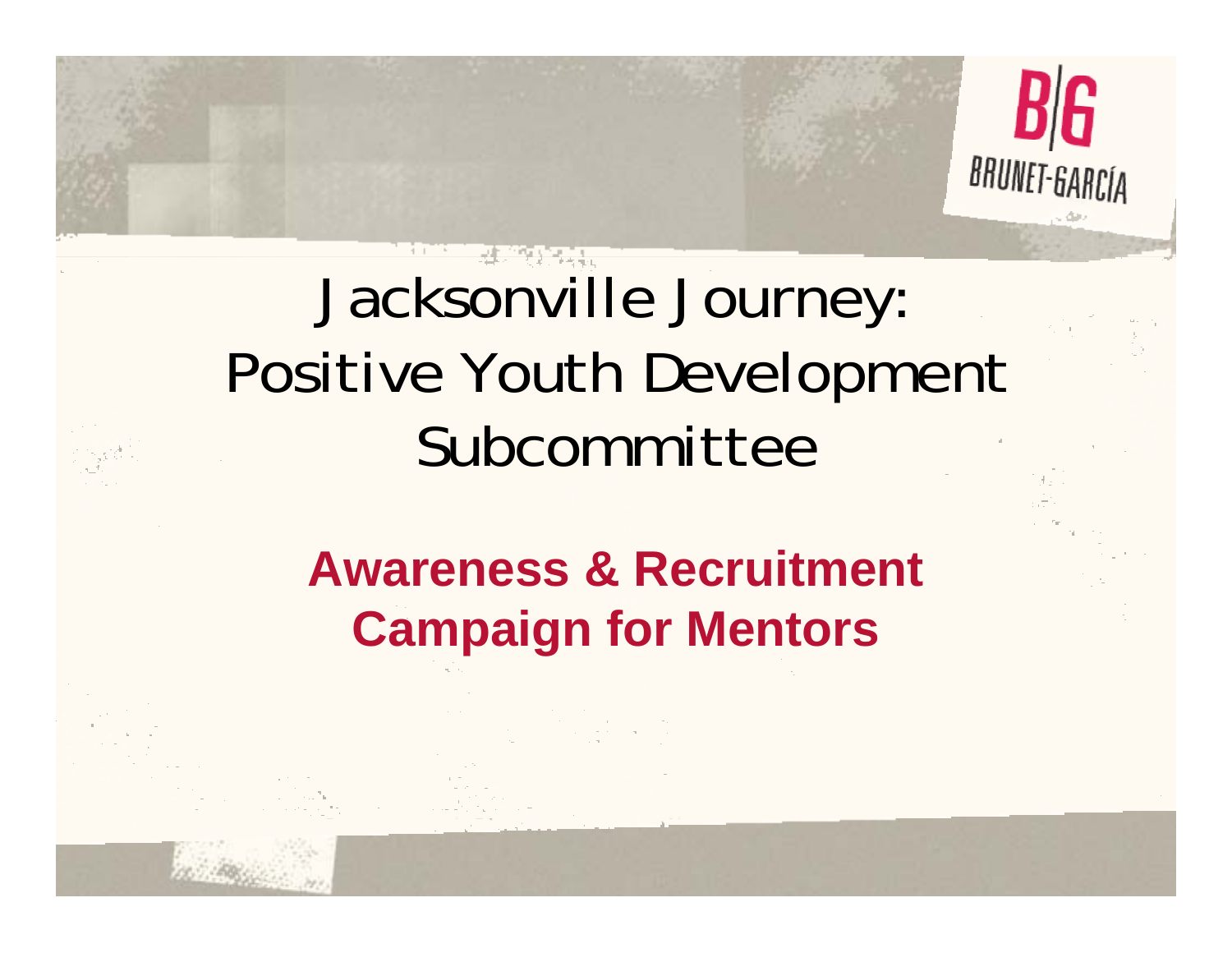

"Every single day in my community I see the profound effect that a wise and caring adult can have on a developing child. It doesn't just make a difference - it can change the child's whole world. Youth involved in mentorship programs demonstrate improvements in academic performance and are less likely to be involved with gangs, violence, teen pregnancy, alcohol and drugs. That's why mentoring is so important. The children are exposed to adults of good mind and good character, and they respond like seedlings to sunshine and water."

T. Willard Fair, Florida State Board of Education

<u>in manazara</u>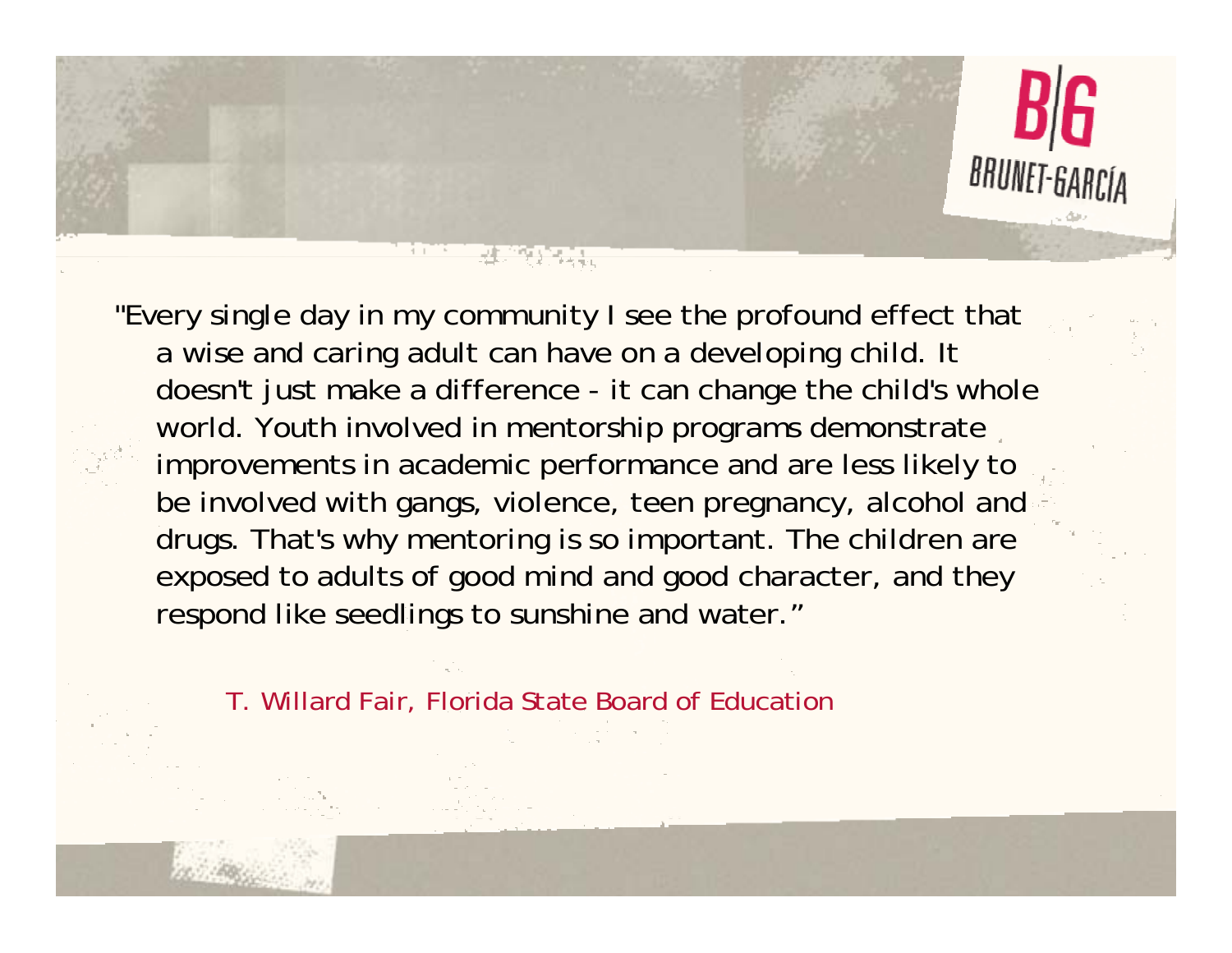

### **Recruitment Goal**

**RUMANIA** 

- 45,000 children could benefit from a mentor
- 3,500 volunteer mentors on the books
- This campaign aims to recruit and train 1,500 new mentors during the first year to help fill the unmet need in JSO Zone One.
- In the second and third years of the campaign, the goal will be to add an additional 1,500 mentors per year, for a three-year total of 4,500 qualified and trained mentors.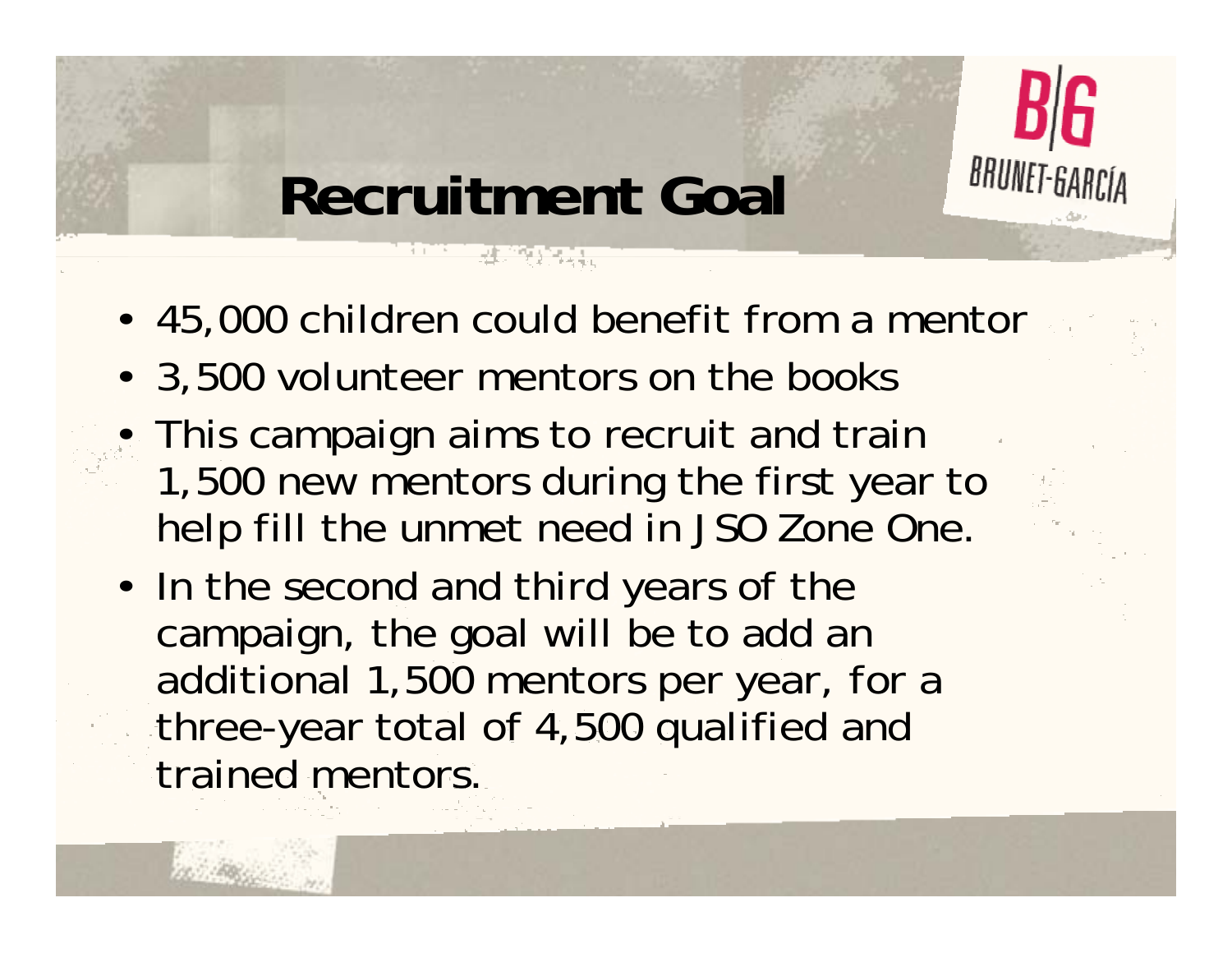

## Campaign Objectives

AN TARA

- Bring the need for mentors "top of mind" for Jacksonville citizens via a memorable and inspiring public education and awareness campaign
- Invite participation in mentoring from all segments of the community, including the arts, sports and athletics, the faith-based community and the business sector, among others
- Recruit much-needed mentors by demystifying the requirements of mentoring
- Increase the quality, quantity and retention of mentors throughout Jacksonville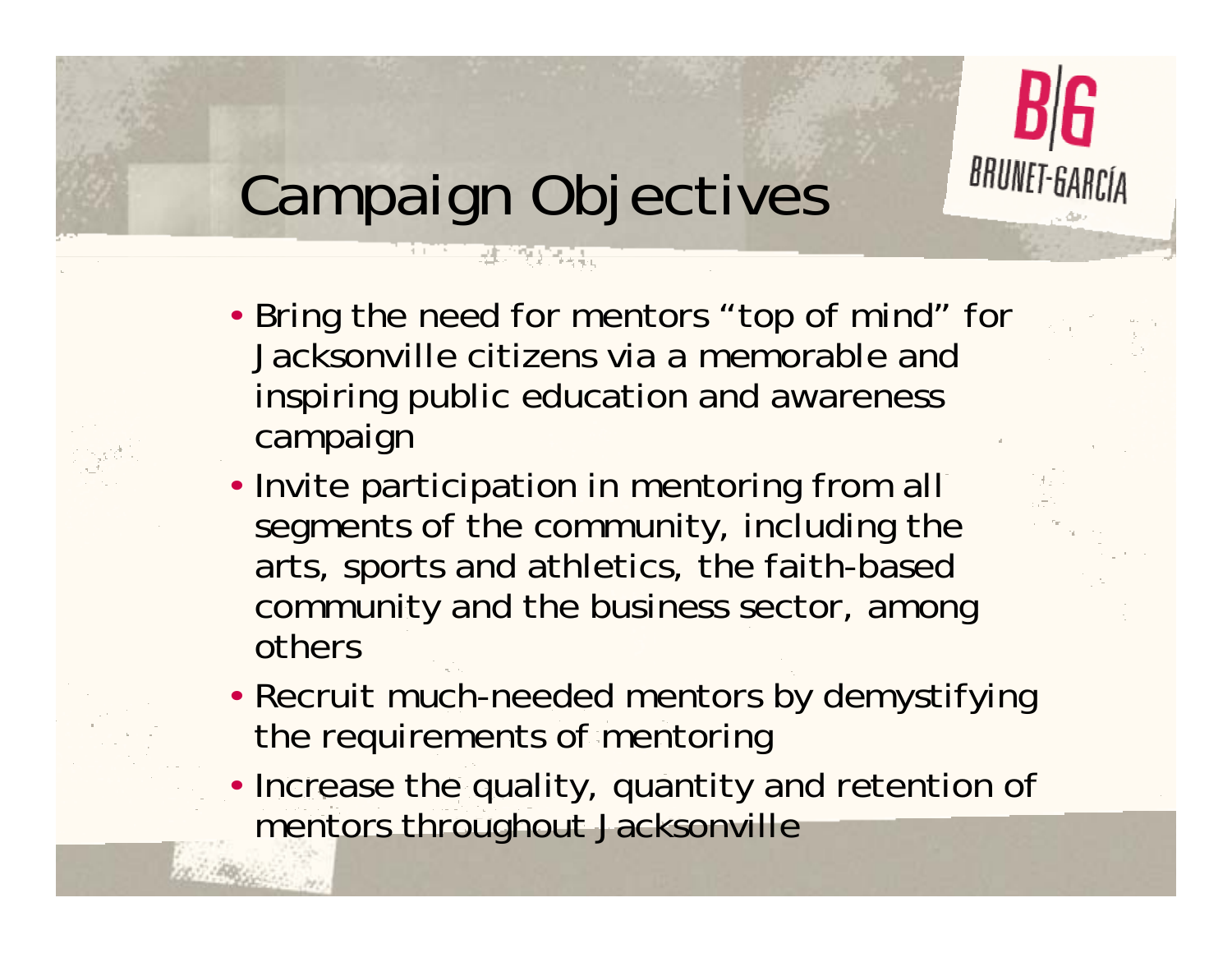

## Target Audiences

**REMARKS** 

- Diverse citizens of Jacksonville
- Employers, both public and private sectors
- Public schools, colleges and universities
- •Religious organizations
- Civic institutions
- Social service and youth organizations
- Potential funding sources
- •Media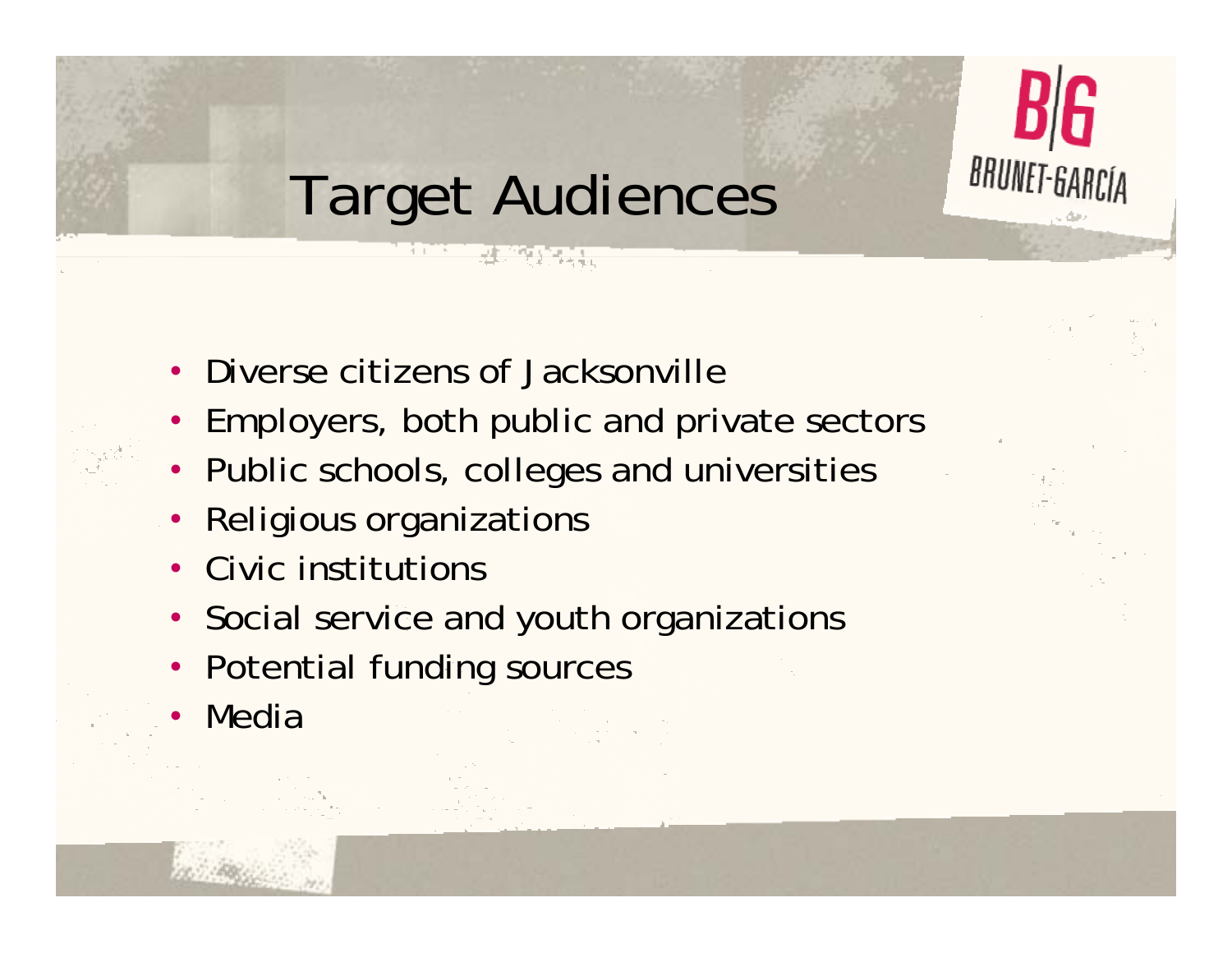

### Message Platform

AN TARA

#### *"Who Mentored You?"*

- One person . . . an entire village?
- Someone helped you along the path to who you've become today. Without his or her care and guidance, your life would have been, somehow, different.
- Personal stories of teaching, shaping, caring and laughing will prove an effective tool in our effort to raise awareness about the vital need for committed mentors in Jacksonville.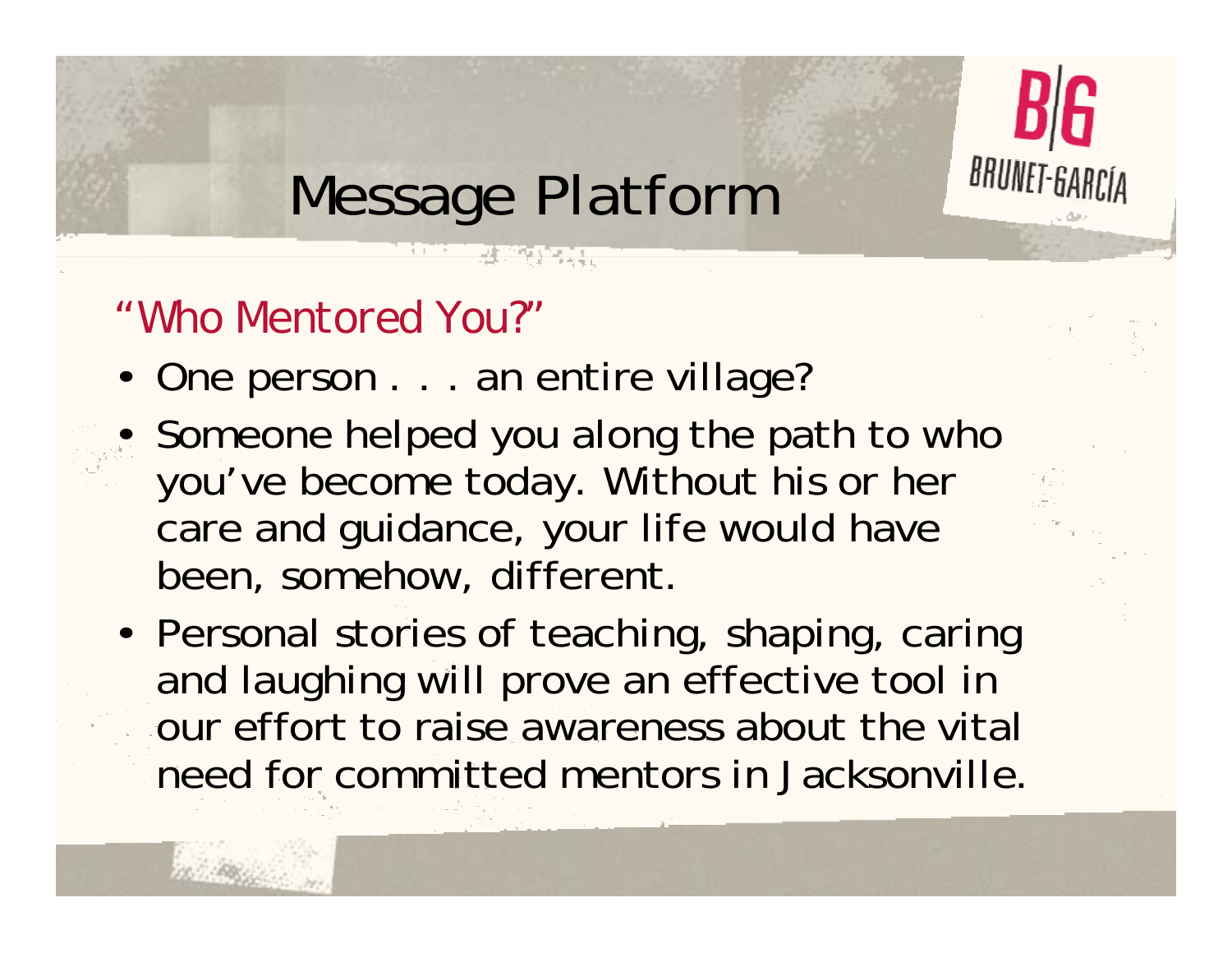

### Message Platform

AN TARA

#### *"Who Mentored You?"*

- At the heart of this campaign will be the compelling stories and case studies that spring from the mentoring going on in our community.
- These stories will be delivered through a variety of media including:
- •Web videos, printed materials, paycheck inserts, print & TV ads, radio spots, and billboards, depending on the target audience.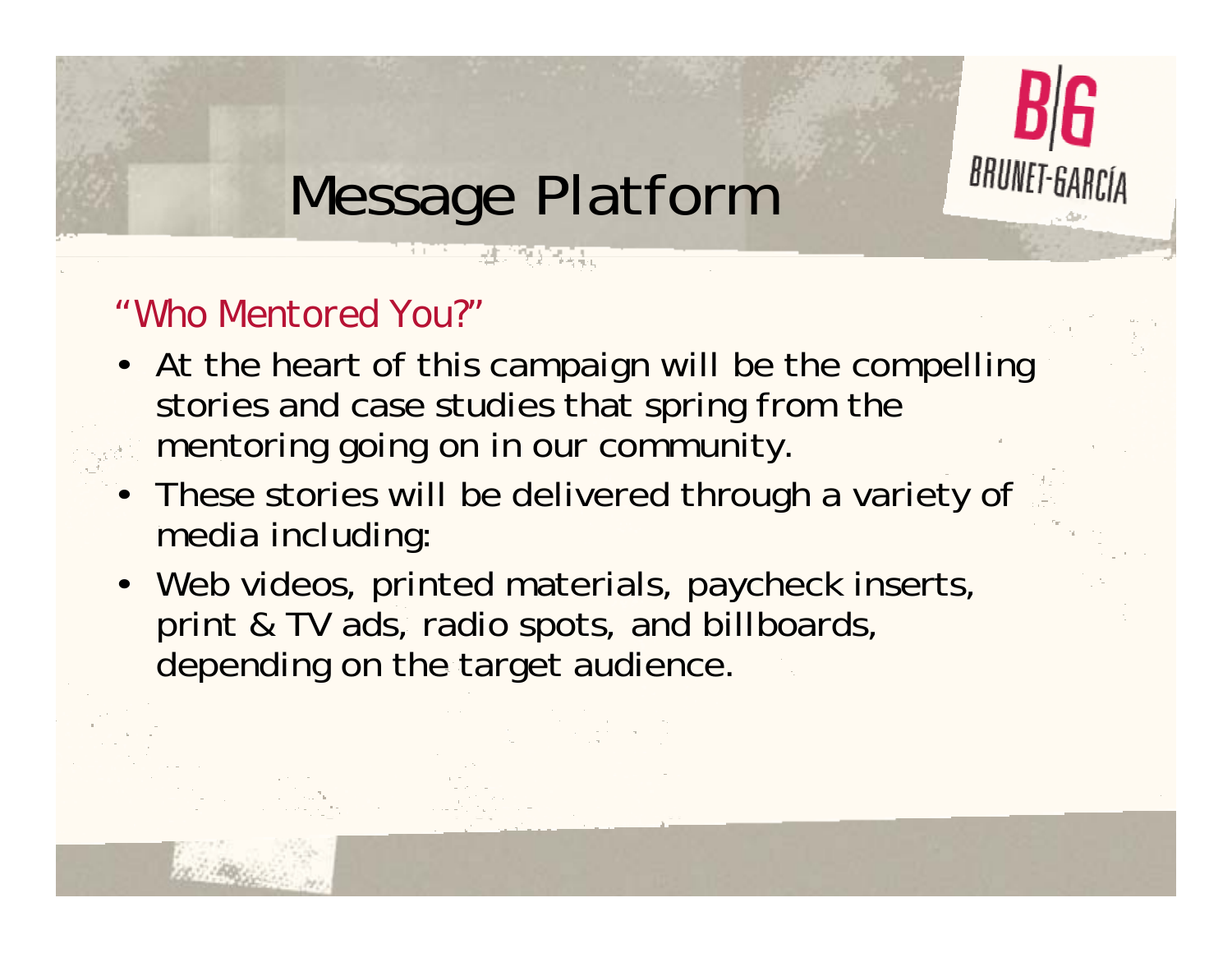

### Message Platform

REAL PROPERTY

#### *"Who Mentored You?"*

- • The stories would be developed based on input from the following successful mentoring programs in our region:
	- ACE Mentor Program of Northeast Florida, Inc.
	- Communities in Schools of Jacksonville/Operation GEM
	- State Attorney's Office/Jailed Juvenile Mentoring Program
	- "Tipping the Scale" Adolescent Advocacy and Intervention Mentoring (The Bridge of Northeast Florida and Baptist Health)
	- YMCA at the Bank of America Tower Outreach Program at John E. Ford K-8 School
	- Big Brothers Big Sisters
	- Foster Buddies (Department of Children and Families and Family Support Services)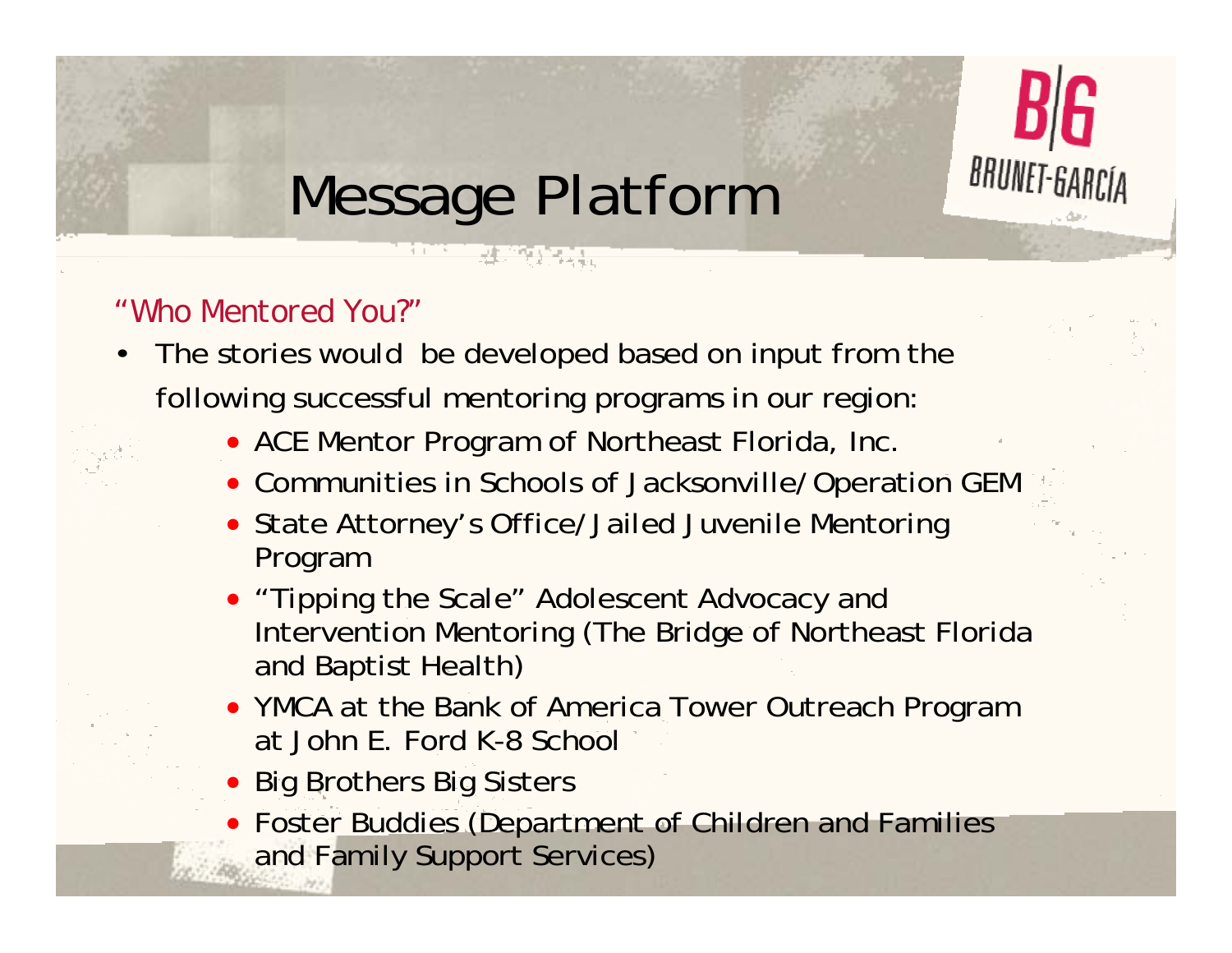

# **Campaign Strategies**

**REAL PRO** 

- Kickoff Event & Community Events
- Collateral, Ad Materials and PSA Production
- Website Interactive Initiatives
- Corporate Partnerships & Recruitment
- Direct Marketing & Social Networking
- Media Relations & Public Outreach
- Paid Media